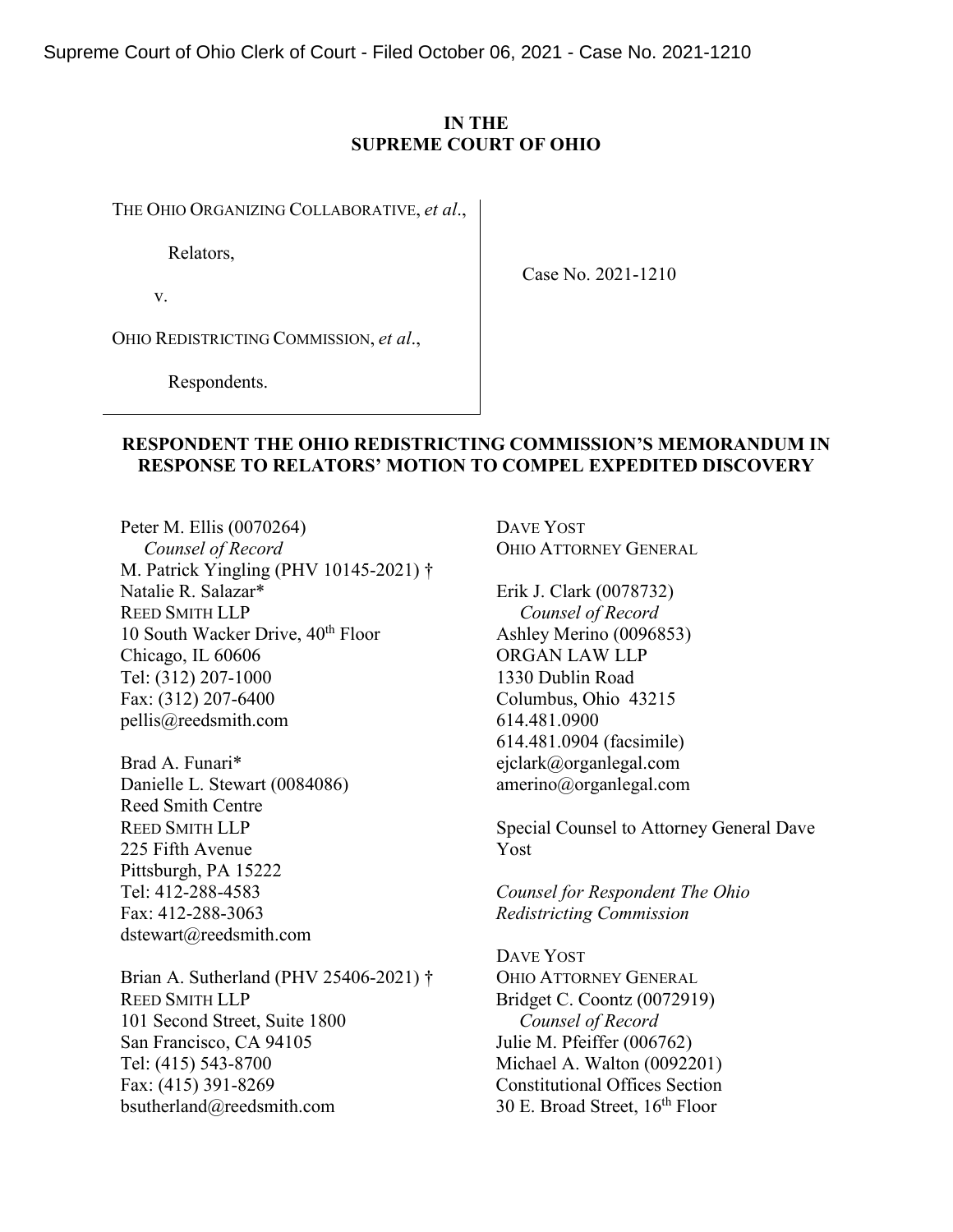Ben R. Fliegel\* REED SMITH LLP 355 South Grand Avenue, Suite 2900 Los Angeles, CA 90071 Tel: (213) 457-8000 Fax: (213) 457-8080 bfliegel@reedsmith.com

Alicia L. Bannon (PHV 25409-2021)\* Yurij Rudensky (PHV 25422-2021)\* Michael Li (PHV 25430-2021)\* Ethan Herenstein \* BRENNAN CENTER FOR JUSTICE AT NYU SCHOOL OF LAW 120 Broadway, Suite 1750 New York, NY 10271 Tel: (646) 292-8310 Fax: (212) 463-7308 alicia.bannon@nyu.edu

*Counsel for Relators*

*\* Pro Hac Vice Motion Forthcoming* †*Pro Hac Vice Motion Pending*

Columbus, Ohio 43215 Tel: (614) 466-2872 Fax: (614)782-7592 Bridget.Coontz@OhioAGO.gov Julie.Pfeiffer@OhioAGO.gov Michael.Walton@OhioAGO.gov

*Counsel for Respondents Ohio Governor DeWine, Ohio Secretary of State LaRose, and Ohio Auditor Faber*

W. Stuart Dornette (0002955) Beth A. Bryan (0082076) Philip D. Williamson (0097174) TAFT STETTINIUS & HOLLISTER LLP 425 Walnut St., Suite 1800 Cincinnati, OH 45202-3957 Tel: (513) 381-2838 Fax: (513) 381-0205 dornette@taftlaw.com bryan@taftlaw.com pwilliamson@taftlaw.com

Phillip J. Strach † Thomas A. Farr \* John E. Branch, III \* Alyssa M. Riggins † NELSON MULLINS RILEY & SCARBOROUGH LLP 4140 Parklake Avenue, Suite 200 Raleigh, NC 27612 Tel: (919) 329-3800 Fax: (919) 329-3799 phil.strach@nelsonmullins.com tom.farr@nelsonmullins.com john.branch@nelsonmullins.com alyssa.riggins@nelsonmullins.com

*Counsel for Respondents Matt Huffman, President of the Ohio Senate, and Robert R. Cupp, Speaker of the Ohio House of Representatives* 

Diane Menashe (0070305)  *Counsel of Record* John Gilligan (0024542)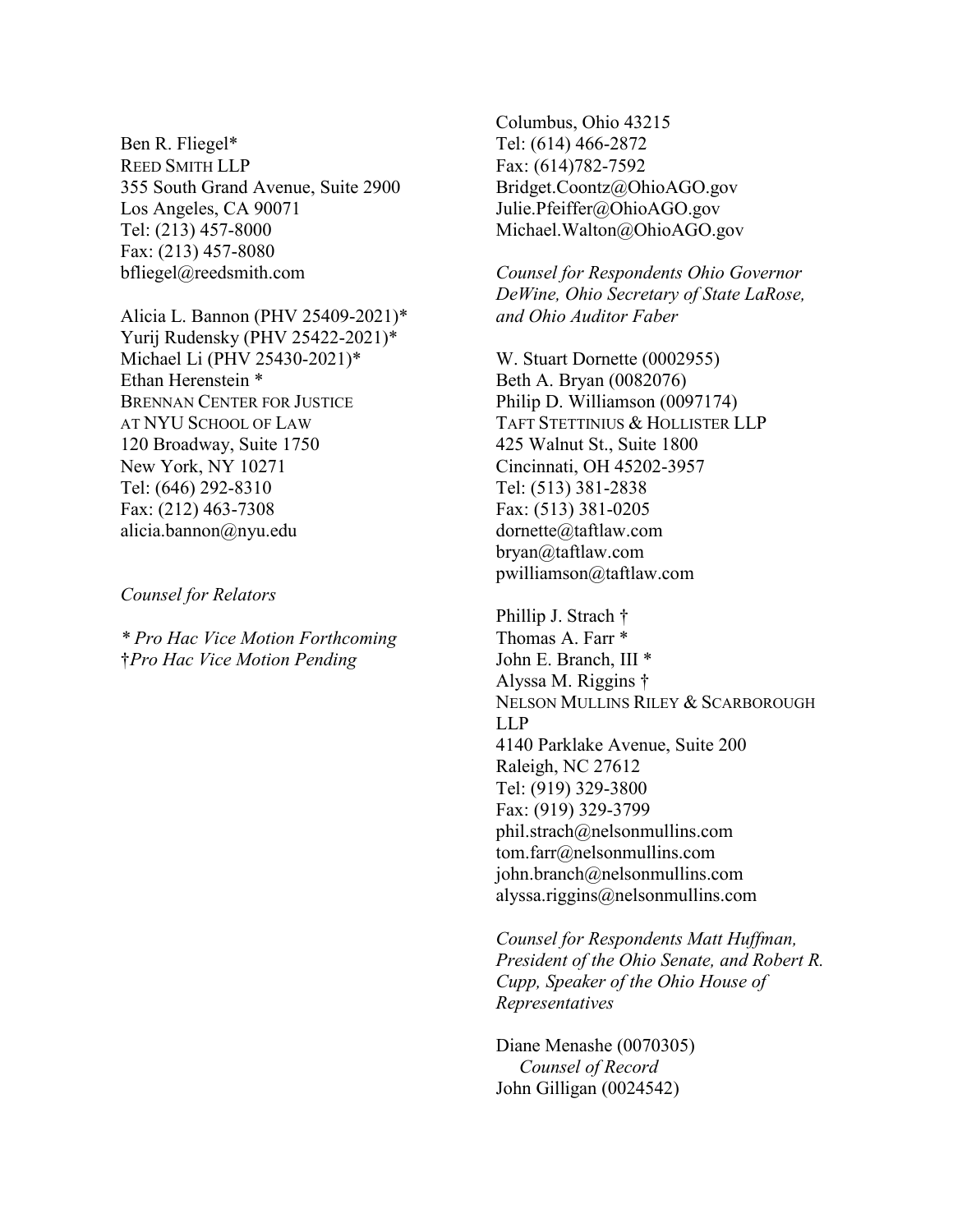## ICE MILLER LLP

250 West Street, Suite 700 Columbus, Ohio 43215 T: (614) 462-6500 F: (614) 222-3468 Diane.Menashe@icemiller.com John.Gilligan@icemiller.com

*Counsel for Respondents Senator Vernon Sykes and House Minority Leader Emilia Sykes*

*\* Pro Hac Vice Motion Forthcoming* †*Pro Hac Vice Motion Pending*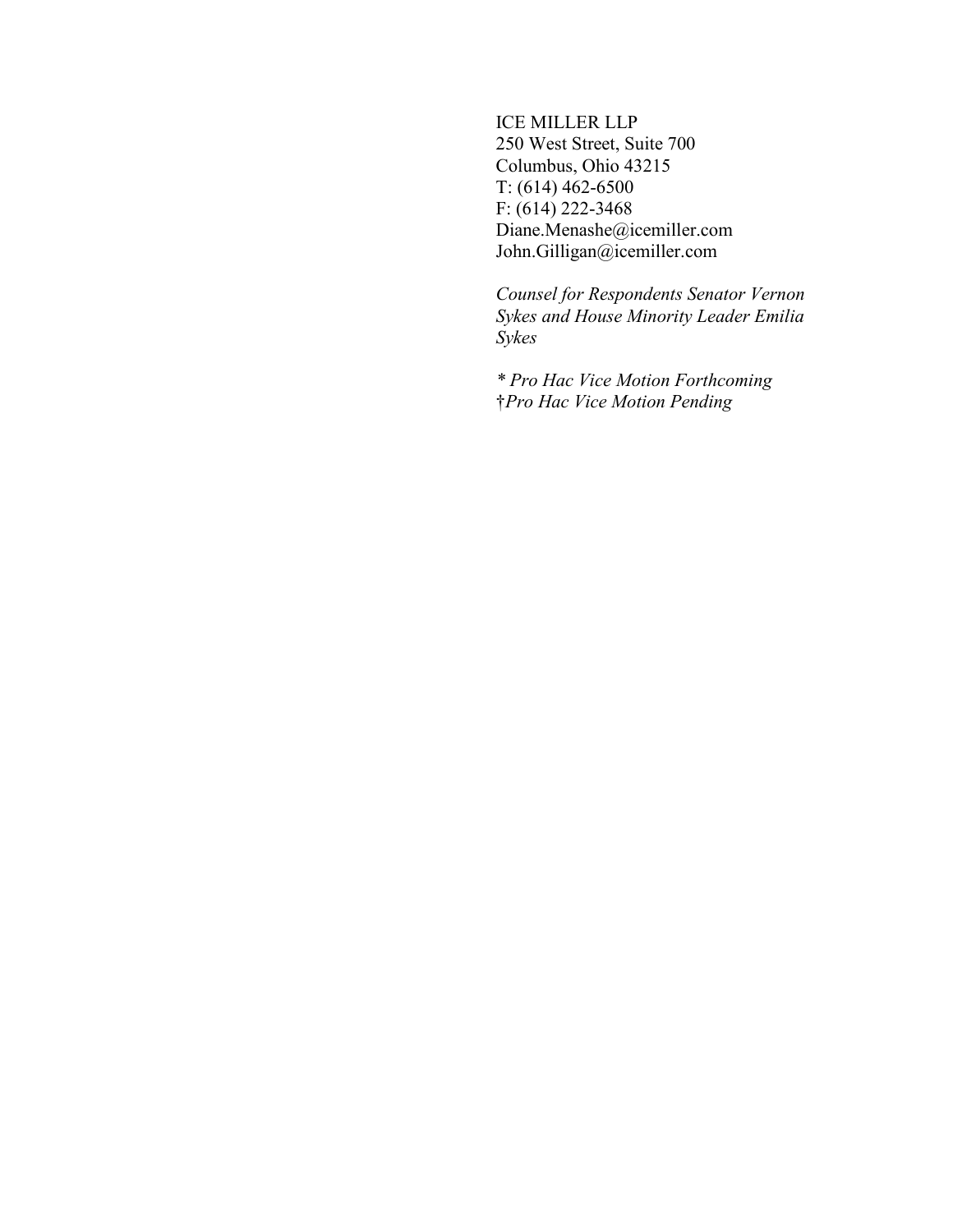# **MEMORANDUM IN RESPONSE TO RELATORS' MOTION TO COMPEL EXPEDITED DISCOVERY**

In three separate actions pending before this Court, Relators have filed complaints challenging the constitutionality of apportionment maps for the Ohio House of Representatives and Ohio Senate approved last month by Respondent the Ohio Redistricting Commission (the "Commission"). *See League of Women Voters of Ohio v. Ohio Redistricting Commission* (Case No. 2021-1193); *Bennett v. Ohio Redistricting Commission* (Case No. 2021-1198); *The Ohio Organizing Collaborative v. Ohio Redistricting Commission (Case No. 2021-1210). Relators in* these cases have filed motions to compel expedited discovery. In each of these cases, Relators named as Respondents the Commission itself as well as each individual member of the Commission. In each of these cases, each individual member is represented by counsel separate from the Commission's own counsel.

The Commission itself is not in possession, custody, or control of any document or any information potentially responsive to discovery requests served in any of these matters that is not in the possession, custody, and control of one or more of its individual members. In two of these cases, Relators served discovery requests on individual members of the Commission, not on the Commission itself. In the third matter (Case No. 2021-1210), Relators served interrogatories on individual members, served identical interrogatories on the Commission itself, and served document requests upon the Commission that are duplicative of document requests served on individual members in other related matters. Accordingly, if discovery is ordered to proceed over some individual members' objections, the Commission's responses to the limited duplicative discovery request served on the Commission itself will depend on the individual members' own responses, by and through their own counsel.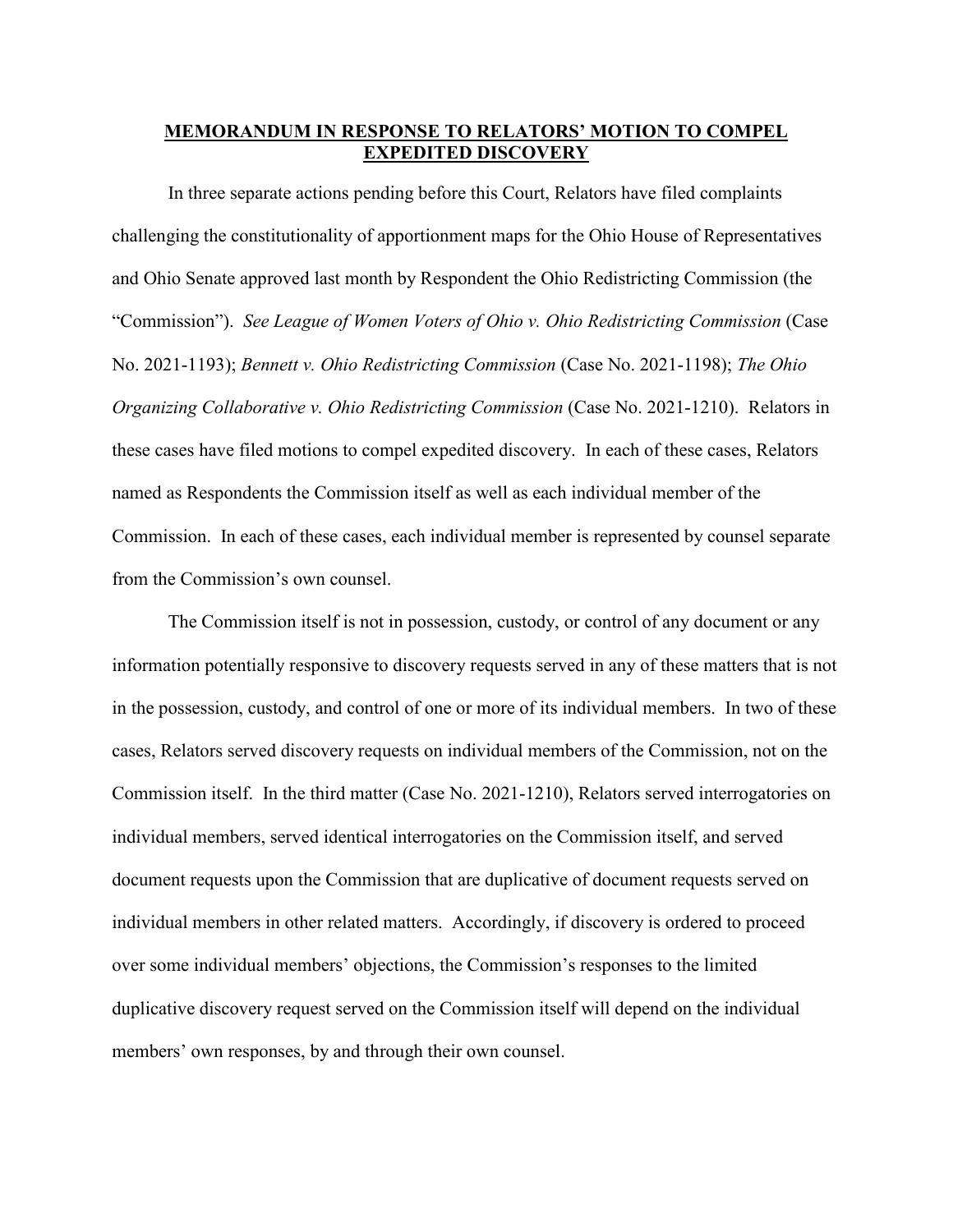For this reason, regarding Relators' motions to compel expedited discovery, the Commission defers to the responses of each individual Commission member, including on the threshold issue of whether discovery should proceed at all in these matters prior to submission of evidence, as well as on specific disputes regarding the scope of that discovery if discovery proceeds.

### **CONCLUSION**

For the reasons set forth above, Respondent the Ohio Redistricting Commission defers to the responses of the Commission's individual members to Relators' motions to compel expedited discovery.

Dated: October 6, 2021 Respectfully submitted,

/s Erik J. Clark DAVE YOST OHIO ATTORNEY GENERAL

Erik J. Clark (0078732) *Counsel of Record* Ashley Merino (0096853) ORGAN LAW LLP 1330 Dublin Road Columbus, Ohio 43215 614.481.0900 614.481.0904 (facsimile) ejclark@organlegal.com amerino@organlegal.com

Special Counsel to Attorney General Dave Yost

*Counsel for Respondent The Ohio Redistricting Commission*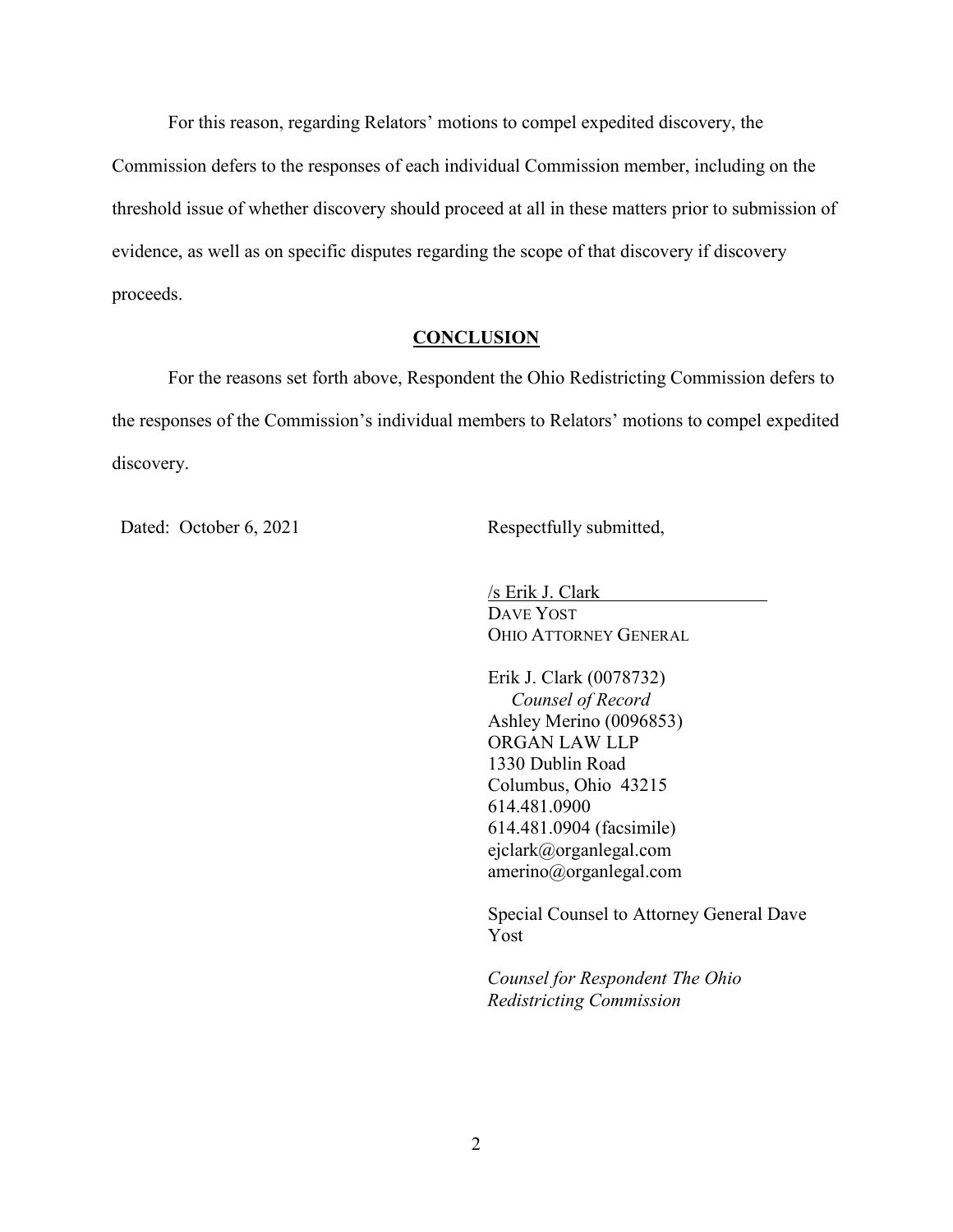### **CERTIFICATE OF SERVICE**

The undersigned hereby certifies that on October 6, 2021, a copy of the foregoing was

served by electronic mail upon the following:

Peter M. Ellis M. Patrick Yingling† Natalie R. Salazar\* REED SMITH LLP 10 South Wacker Drive, 40<sup>th</sup> Floor Chicago, IL 60606 Tel: (312) 207-1000 Fax: (312) 207-6400 pellis@reedsmith.com

Brad A. Funari\* Danielle L. Stewart Reed Smith Centre REED SMITH LLP 225 Fifth Avenue Pittsburgh, PA 15222 Tel: 412-288-4583 Fax: 412-288-3063 dstewart@reedsmith.com

Brian A. Sutherland † REED SMITH LLP 101 Second Street, Suite 1800 San Francisco, CA 94105 Tel: (415) 543-8700 Fax: (415) 391-8269 bsutherland@reedsmith.com

Ben R. Fliegel\* REED SMITH LLP 355 South Grand Avenue, Suite 2900 Los Angeles, CA 90071 Tel: (213) 457-8000 Fax: (213) 457-8080 bfliegel@reedsmith.com

Alicia L. Bannon\* Yurij Rudensky\* Michael Li\* Ethan Herenstein \* DAVE YOST OHIO ATTORNEY GENERAL

Bridget C. Coontz Julie M. Pfeiffer Michael A. Walton Constitutional Offices Section 30 E. Broad Street,  $16^{th}$  Floor Columbus, Ohio 43215 Tel: (614) 466-2872 Fax: (614)782-7592 Bridget.Coontz@OhioAGO.gov Julie.Pfeiffer@OhioAGO.gov Michael.Walton@OhioAGO.gov

*Counsel for Respondents Ohio Governor DeWine, Ohio Secretary of State LaRose, and Ohio Auditor Faber*

W. Stuart Dornette Beth A. Bryan Philip D. Williamson TAFT STETTINIUS & HOLLISTER LLP 425 Walnut St., Suite 1800 Cincinnati, OH 45202-3957 Tel: (513) 381-2838 Fax: (513) 381-0205 dornette@taftlaw.com bryan@taftlaw.com pwilliamson@taftlaw.com

Phillip J. Strach † Thomas A. Farr \* John E. Branch, III \* Alyssa M. Riggins † NELSON MULLINS RILEY & SCARBOROUGH LLP 4140 Parklake Avenue, Suite 200 Raleigh, NC 27612 Tel: (919) 329-3800